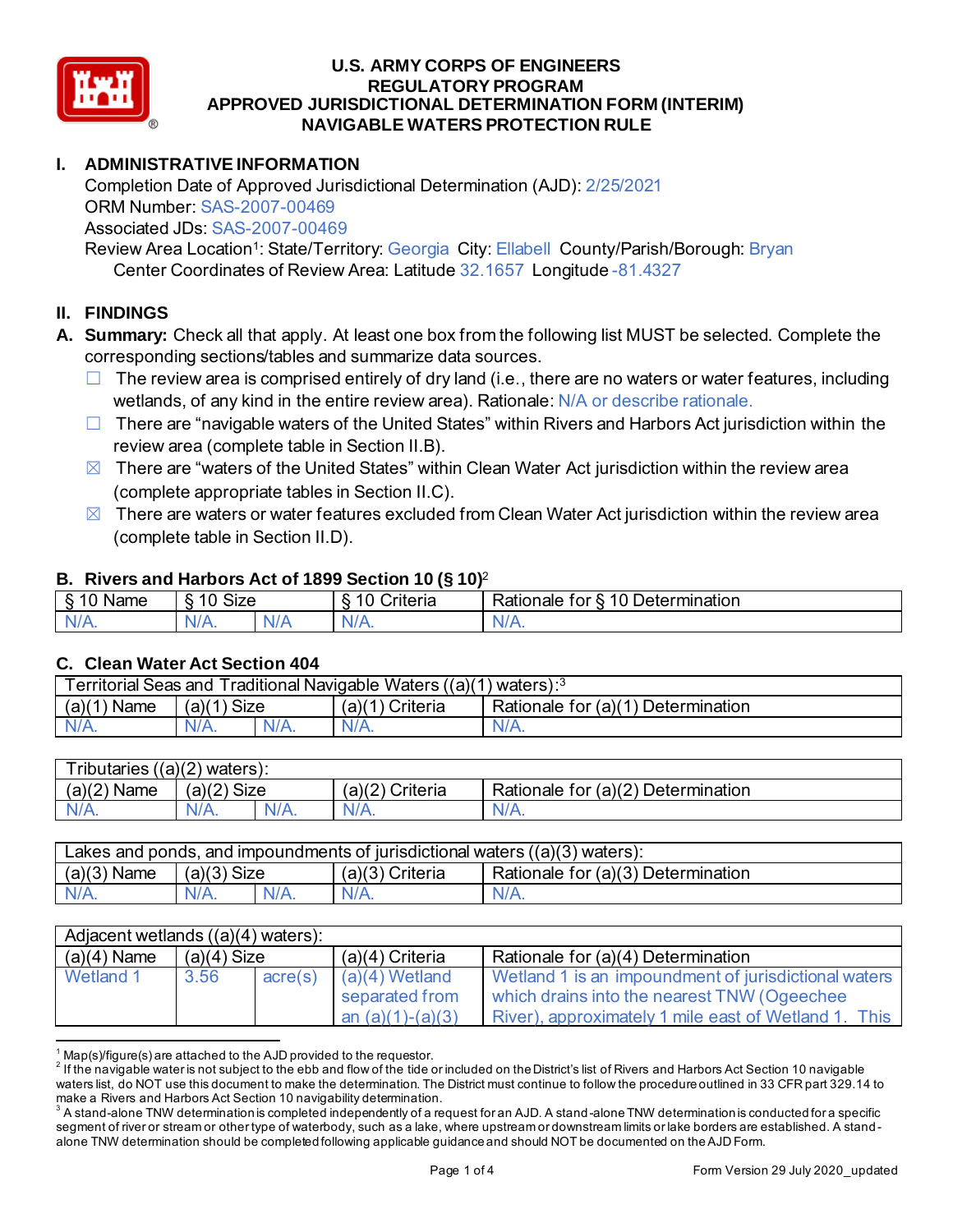

| $\overline{Adi}$ acent wetlands ((a)(4) waters): |               |                  |                                                                                                 |                                                                                                                                                                                                                                                          |  |  |
|--------------------------------------------------|---------------|------------------|-------------------------------------------------------------------------------------------------|----------------------------------------------------------------------------------------------------------------------------------------------------------------------------------------------------------------------------------------------------------|--|--|
| $(a)(4)$ Name                                    | $(a)(4)$ Size |                  | (a)(4) Criteria                                                                                 | Rationale for (a)(4) Determination                                                                                                                                                                                                                       |  |  |
|                                                  |               |                  | water only by a                                                                                 | resource is part of a larger contiguous wetland                                                                                                                                                                                                          |  |  |
|                                                  |               |                  | natural feature.                                                                                | system connected to the Ogeechee River.                                                                                                                                                                                                                  |  |  |
| Wetland 5                                        | 29.98         | $\text{acre}(s)$ | $(a)(4)$ Wetland<br>separated from<br>an $(a)(1)-(a)(3)$<br>water only by a<br>natural feature. | Wetland 5 is an impoundment of jurisdictional waters<br>which drain into the nearest TNW (Ogeechee River),<br>approximately 1 mile east of Wetland 1. This<br>resource is part of a larger contiguous wetland<br>system connected to the Ogeechee River. |  |  |
| Wetland 6                                        | 25.13         | $\text{acre}(s)$ | $(a)(4)$ Wetland<br>separated from<br>an $(a)(1)-(a)(3)$<br>water only by a<br>natural feature. | Wetland 6 is an impoundment of jurisdictional waters<br>which drains into nearest TNW (Ogeechee River),<br>approximately 1 mile east of Wetland 1. This<br>resource is part of a larger contiguous wetland<br>system connected to the Ogeechee River.    |  |  |

## **D. Excluded Waters or Features**

|                       | Excluded waters $((b)(1) - (b)(12))$ : <sup>4</sup> |                  |                                    |                                                                                                                                                                                                                                                                                                                                                                               |  |  |  |  |
|-----------------------|-----------------------------------------------------|------------------|------------------------------------|-------------------------------------------------------------------------------------------------------------------------------------------------------------------------------------------------------------------------------------------------------------------------------------------------------------------------------------------------------------------------------|--|--|--|--|
| <b>Exclusion Name</b> | <b>Exclusion Size</b>                               |                  | Exclusion <sup>5</sup>             | Rationale for Exclusion Determination                                                                                                                                                                                                                                                                                                                                         |  |  |  |  |
| <b>Wetland 2</b>      | 0.94                                                | $\text{acre}(s)$ | $(b)(1)$ Non-<br>adjacent wetland. | Wetland 2 is not adjacent to any $(a)(1)-(a)(3)$<br>waters as defined by the NWPR. This wetland<br>does not abut any $(a)(1)-(a)(3)$ waters, is not<br>inundated by any $(a)(1)-(a)(3)$ waters, is<br>physically separated from all (a)(1)-(a)(3) waters<br>and does not have a direct hydrologic surface<br>connection to any $(a)(1)-(a)(3)$ waters in a typical<br>vear.   |  |  |  |  |
| Wetland 3             | 0.46                                                | $\text{acre}(s)$ | $(b)(1)$ Non-<br>adjacent wetland. | Wetland 3 is not adjacent to any $(a)(1)-(a)(3)$<br>waters as defined by the NWPR. This wetland<br>does not abut any $(a)(1)-(a)(3)$ waters, is not<br>inundated by any $(a)(1)-(a)(3)$ waters, is<br>physically separated from all $(a)(1)-(a)(3)$ waters<br>and does not have a direct hydrologic surface<br>connection to any $(a)(1)-(a)(3)$ waters in a typical<br>year. |  |  |  |  |
| <b>Wetland 4</b>      | 2.21                                                | $\text{acre}(s)$ | $(b)(1)$ Non-<br>adjacent wetland. | Wetland 4 is not adjacent to any $(a)(1)-(a)(3)$<br>waters as defined by the NWPR. This wetland<br>does not abut any $(a)(1)-(a)(3)$ waters, is not<br>inundated by any $(a)(1)-(a)(3)$ waters, is<br>physically separated from all (a)(1)-(a)(3) waters<br>and does not have a direct hydrologic surface<br>connection to any (a)(1)-(a)(3) waters in a typical<br>year.     |  |  |  |  |

 $^4$  Some excluded waters, such as (b)(2) and (b)(4), may not be specifically identified on the AJD form unless a requestor specifically asks a Corps district to do so. Corps districts may, in case-by-case instances, choose to identify some or all of these waters within the review area.

 $^5$  Because of the broad nature of the (b)(1) exclusion and in an effort to collect data on specific types of waters that would be covered by the (b)(1) exclusion, four sub-categories of (b)(1) exclusions were administratively created for the purposes of the AJD Form. These four sub-categories are not new exclusions, but are simply administrative distinctions and remain (b)(1) exclusions as defined by the NWPR.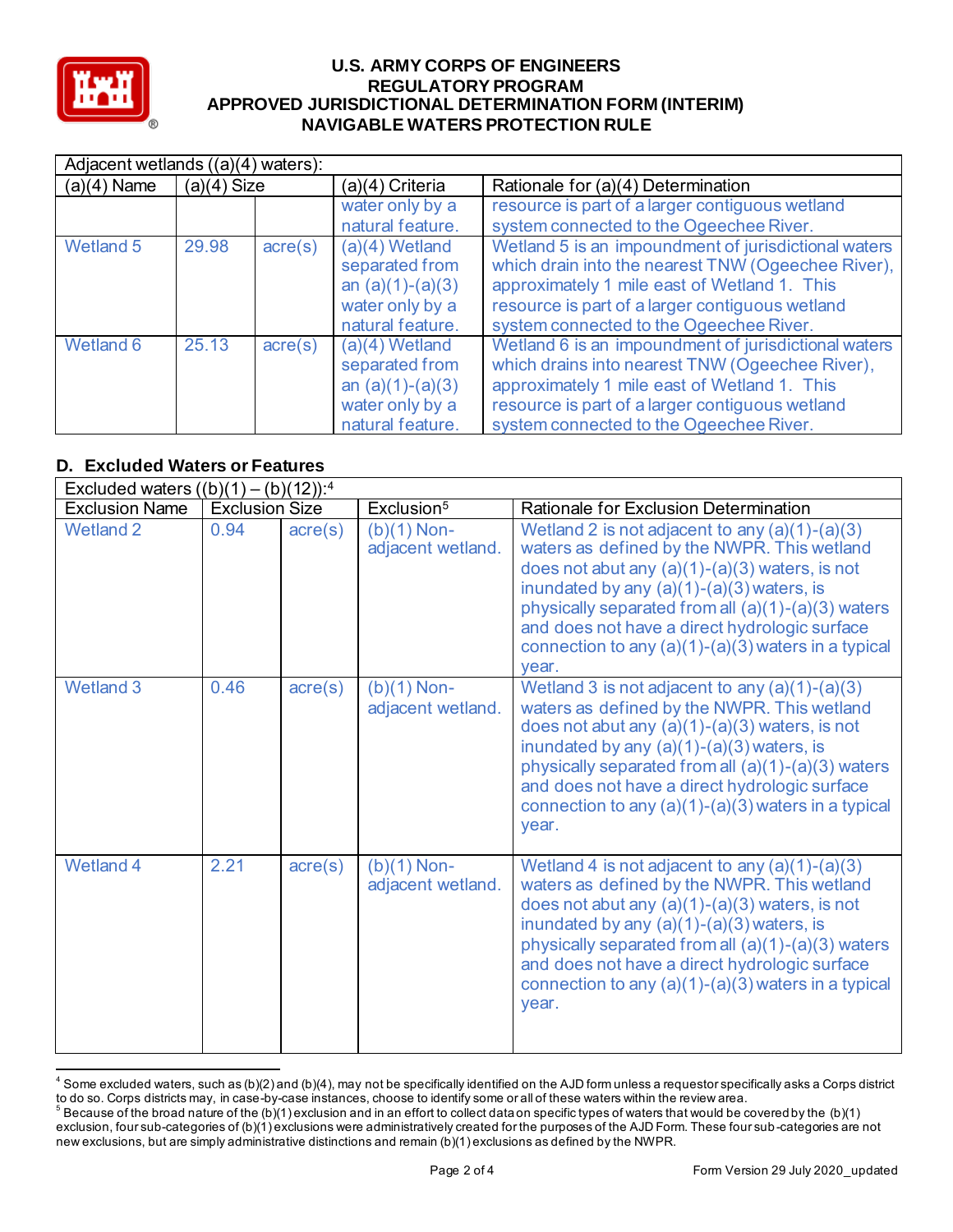

| Excluded waters $((b)(1) - (b)(12))$ : <sup>4</sup> |                       |                  |                                    |                                                                                                                                                                                                                                                                                                                                                                             |  |
|-----------------------------------------------------|-----------------------|------------------|------------------------------------|-----------------------------------------------------------------------------------------------------------------------------------------------------------------------------------------------------------------------------------------------------------------------------------------------------------------------------------------------------------------------------|--|
| <b>Exclusion Name</b>                               | <b>Exclusion Size</b> |                  | Exclusion <sup>5</sup>             | <b>Rationale for Exclusion Determination</b>                                                                                                                                                                                                                                                                                                                                |  |
| <b>Wetland 7</b>                                    | 3.82                  | $\text{acre}(s)$ | $(b)(1)$ Non-<br>adjacent wetland. | Wetland 7 is not adjacent to any $(a)(1)-(a)(3)$<br>waters as defined by the NWPR. This wetland<br>does not abut any $(a)(1)-(a)(3)$ waters, is not<br>inundated by any $(a)(1)-(a)(3)$ waters, is<br>physically separated from all (a)(1)-(a)(3) waters<br>and does not have a direct hydrologic surface<br>connection to any $(a)(1)-(a)(3)$ waters in a typical<br>year. |  |

### **III. SUPPORTING INFORMATION**

- **A. Select/enter all resources** that were used to aid in this determination and attach data/maps to this document and/or references/citations in the administrative record, as appropriate.
	- $\boxtimes$  Information submitted by, or on behalf of, the applicant/consultant: Approved Jurisdictional
	- Determination request submitted to the Corps in August 2020
		- This information is sufficient for purposes of this AJD. Rationale: N/A
	- $\Box$  Data sheets prepared by the Corps: Title(s) and/or date(s).
	- ☐ Photographs: Select. Title(s) and/or date(s).
	- $\Box$  Corps site visit(s) conducted on: Date(s).
	- ☒ Previous Jurisdictional Determinations (AJDs or PJDs): SAS-2007-00469
	- ☒ Antecedent Precipitation Tool: *provide detailed discussion in Section III.B*.
	- ☒ USDA NRCS Soil Survey: NRCS Soil Map dated 8/3/2020
	- ☒ USFWS NWI maps: National Wetlands Inventory dated 8/3/2020
	- ☒ USGS topographic maps: USGS Topographic Map dated 8/3/2020

### **Other data sources used to aid in this determination:**

| Data Source (select)              | Name and/or date and other relevant information |
|-----------------------------------|-------------------------------------------------|
| <b>USGS Sources</b>               | $N/A$ .                                         |
| <b>USDA Sources</b>               | $N/A$ .                                         |
| NOAA Sources                      | N/A                                             |
| <b>USACE Sources</b>              | <b>Antecedent Precipitation Tool</b>            |
| <b>State/Local/Tribal Sources</b> | 2010                                            |
| <b>Other Sources</b>              | $N/A$ .                                         |

**B. Typical year assessment(s):** The data forms provided by Resource Land Consultants, LLC indicate that a they performed an assessment of the project area on 7/31/2020. Using the Atecedent Precipitation Tool Version 1.0, which used rainfall data from the Savannah International Airport weather station, we have determined that normal rainfall conditions were present for the nearest weather station on the date of the wetland delineation.